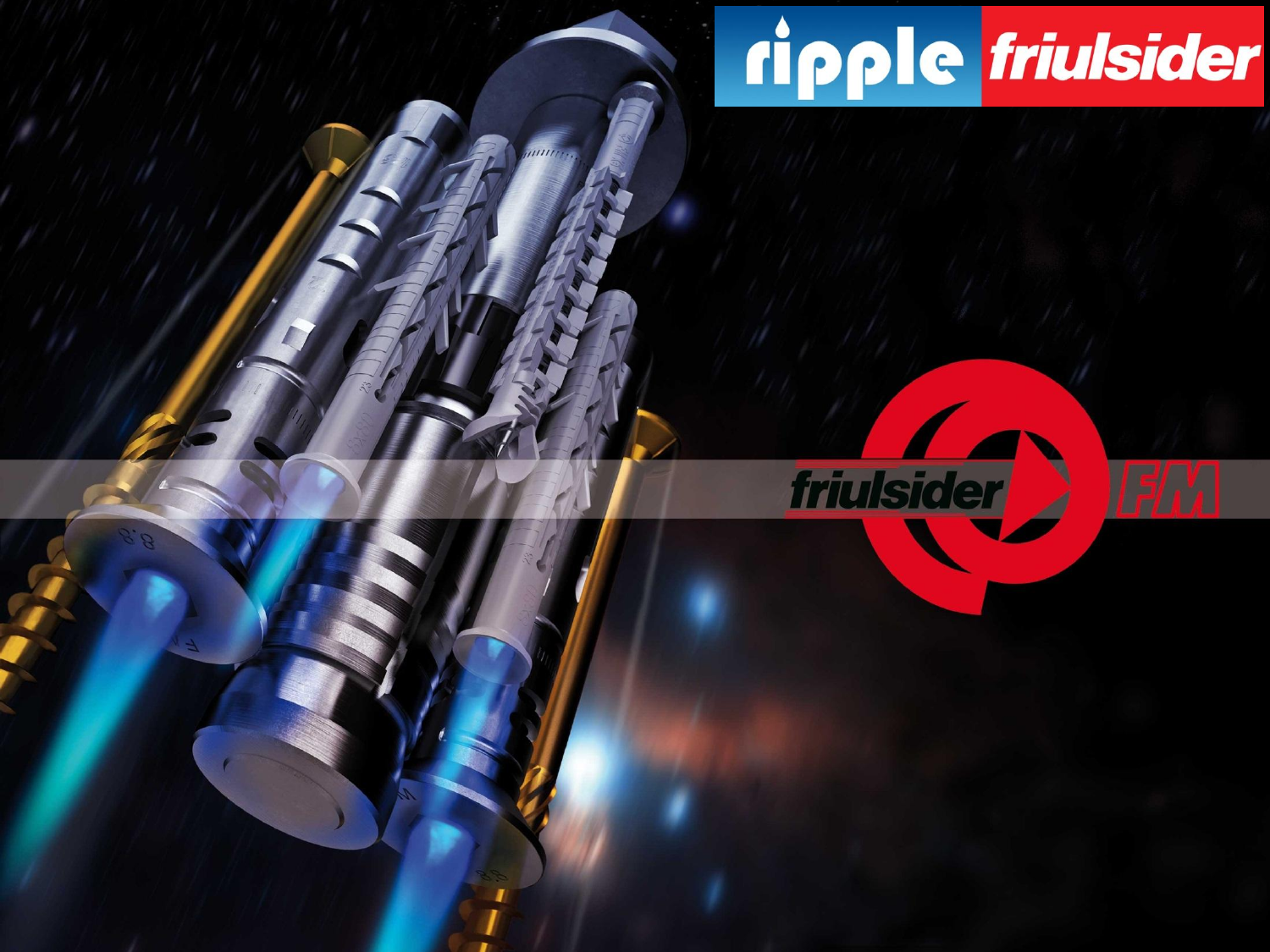

## **Frame Anchors**

- $\triangleright$  FM X 5
- $>$  TUP 4
- $\triangleright$  TUP 3
- **TUP**
- **TPF**
- **TMF**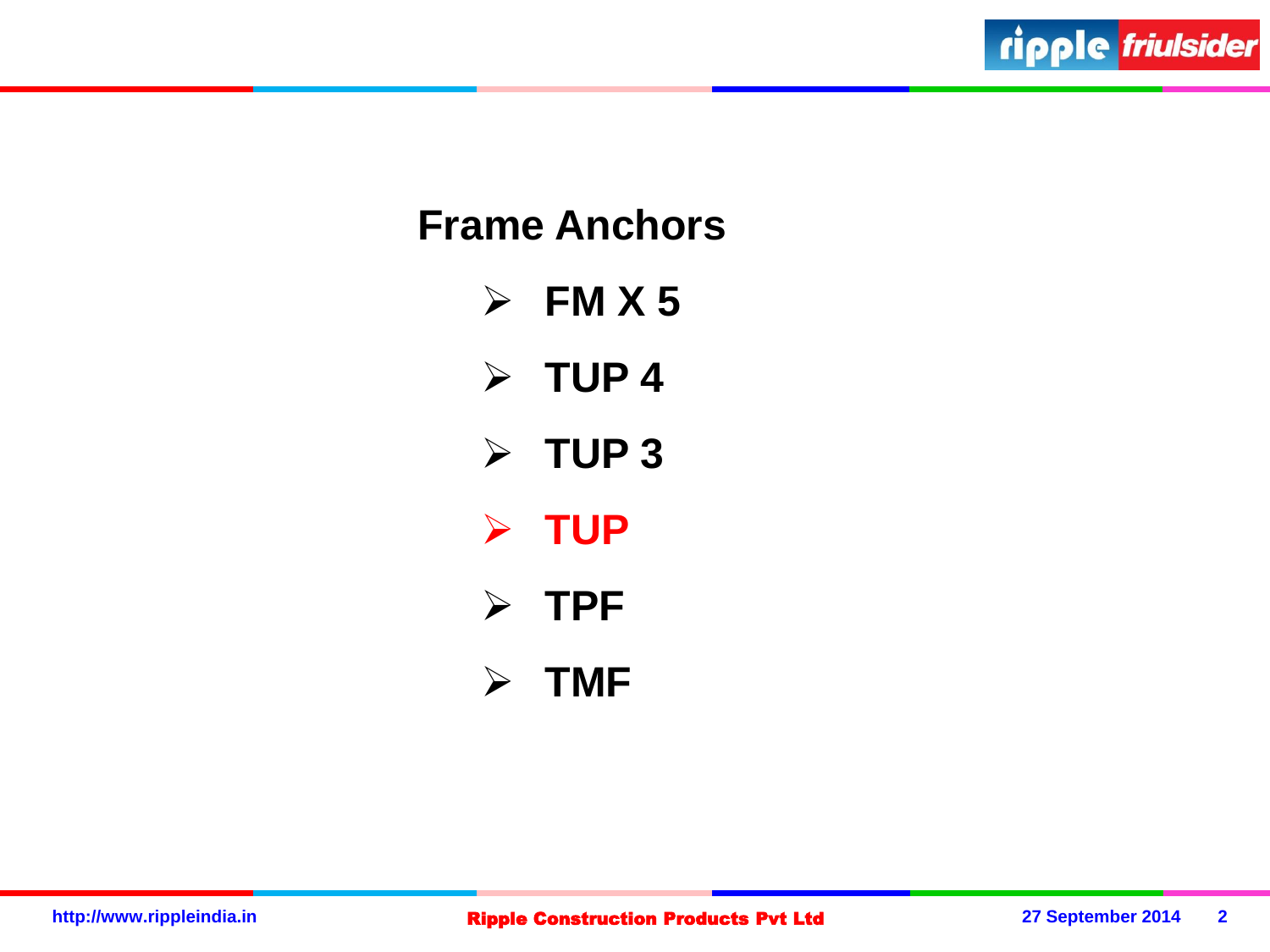

#### LONG NYLON HIGH EXPANSION PLUG











#### **VERSIONS:**

- white zinc plated screw
- countersunk head screw pozidrive / torx recess;
- hex head screw
- **CONTROLLED EXPANSION:** during application the screw remains in the desired position due to the locating groove inside the plug.
- **NON-CUTTING THREAD** designed to prevent internal damage to the plug when the screw is applied
- **HIGH RESISTANCE:** wider screw diameter and thicker thread enhances the performance.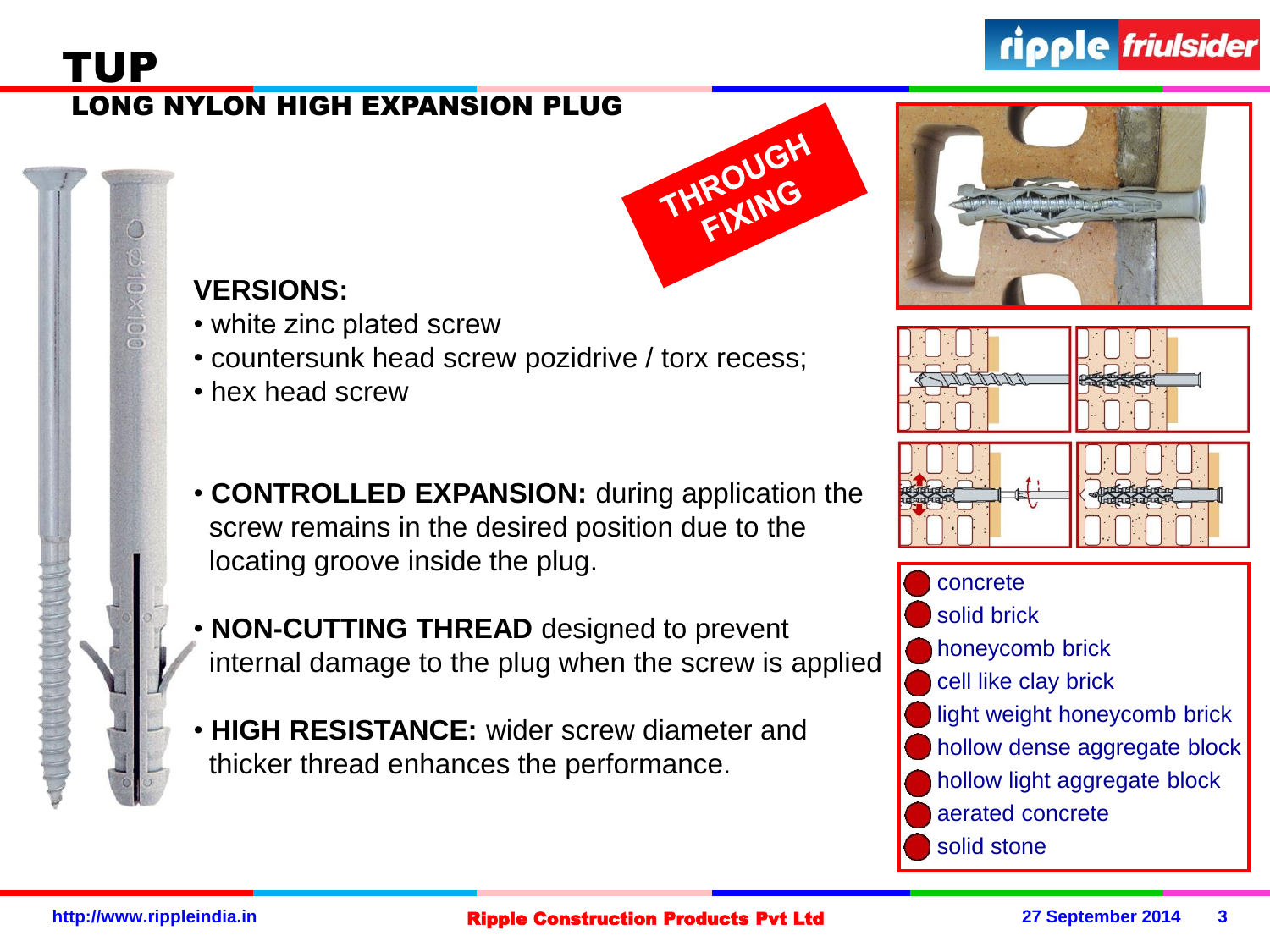#### LONG NYLON COUNTERSUNK PLUG





### **VERSIONS:**

- countersunk head screw pozidrive recess;
- countersunk head Screw torx recess;
- hex head screw.
- **HIGH PERFORMANCE** ensured by the internal and external design of the plug.
- **COUNTERSUNK RIM** to avoid pull through and causing damage to the material surface when fixing thin objects.
- **ANTIROTATION** ensured by the external wings and correct expansion of the plug.







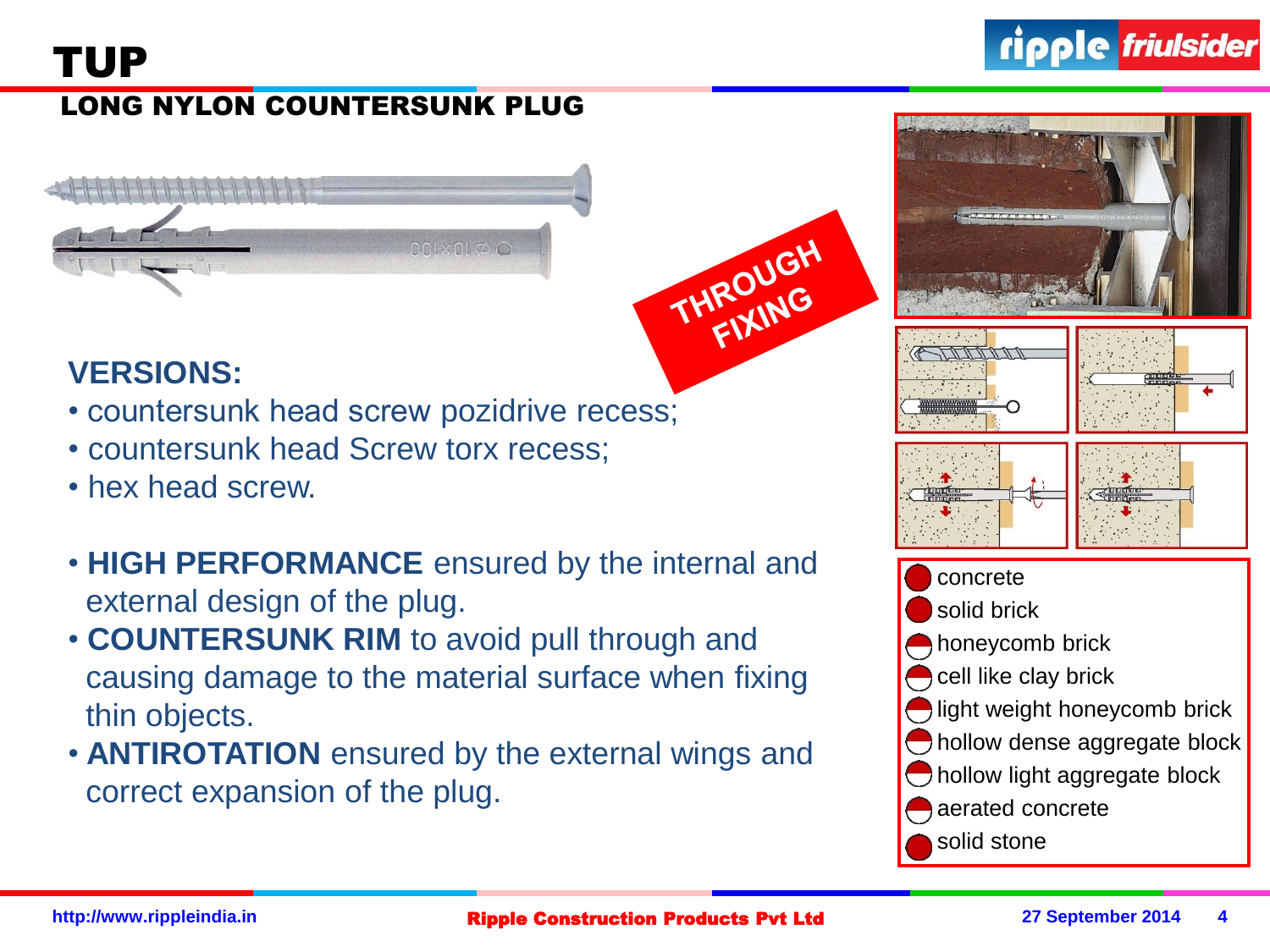#### LONG NYLON FRAME ANCHOR TPF





ripple *friulsider* 









- **LONG THROUGH NYLON ANCHOR** for fixing plastic and aluminium window and door frames.
- **HIGH PERFORMANCE** ensured by the plug's shape and by the expansion cone granting stability of the fixing over time.
- **HIGH ANTI-CORROSION PROTECTION:** the steel screw is completely contained in the polyamide plug.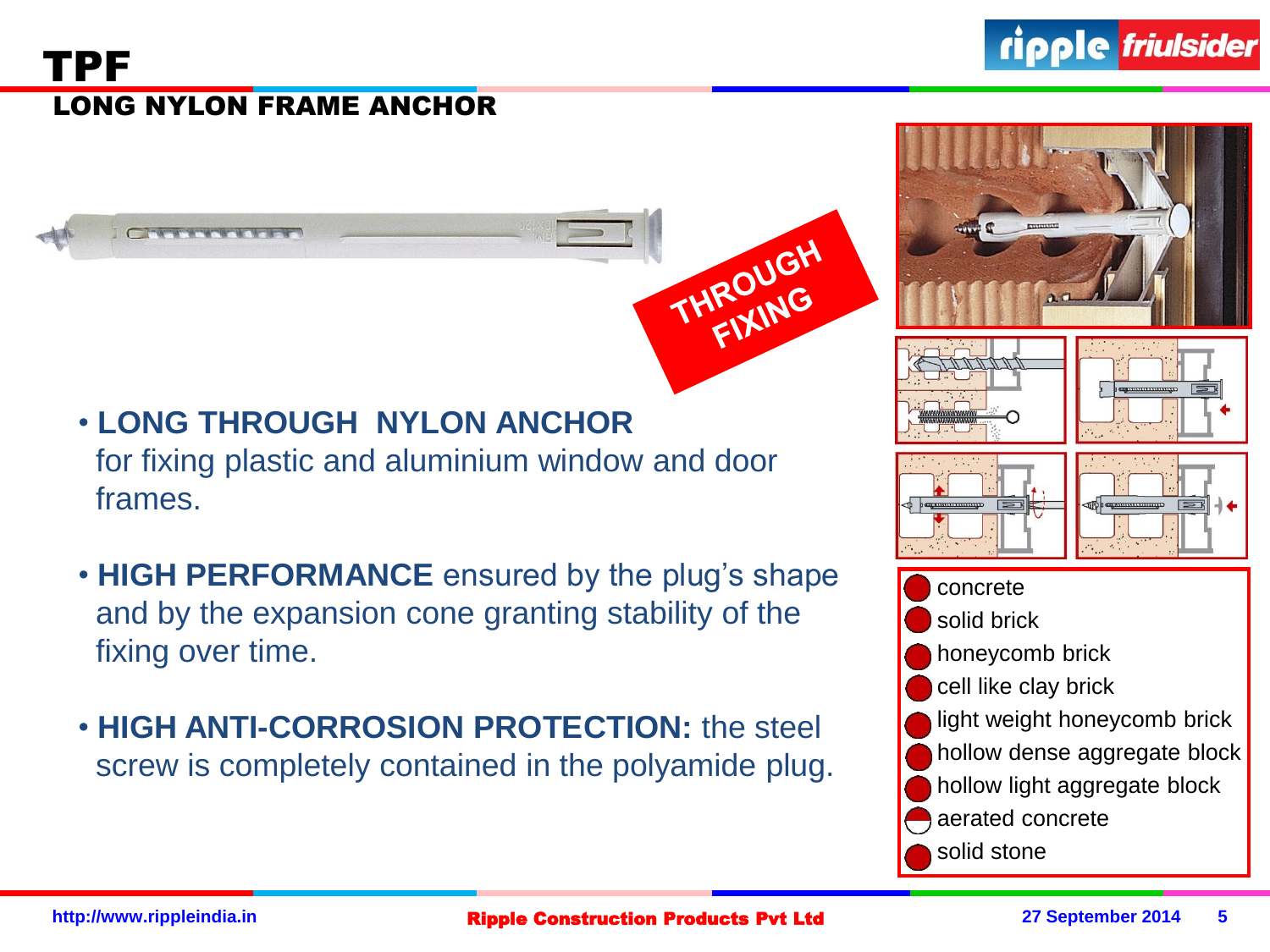

#### LONG METAL SLEEVE FRAME ANCHOR TMF









- **PREASSEMBLED THROUGH ANCHOR** in sheet steel with a wide range of sizes.
- **HIGH PERFORMANCE** ensured by the plug's shape and by the expansion cone granting stability of the fixing over time.
- **HIGH RESISTANCE TO CORROSION:** due to the hot dip galvanised plating.